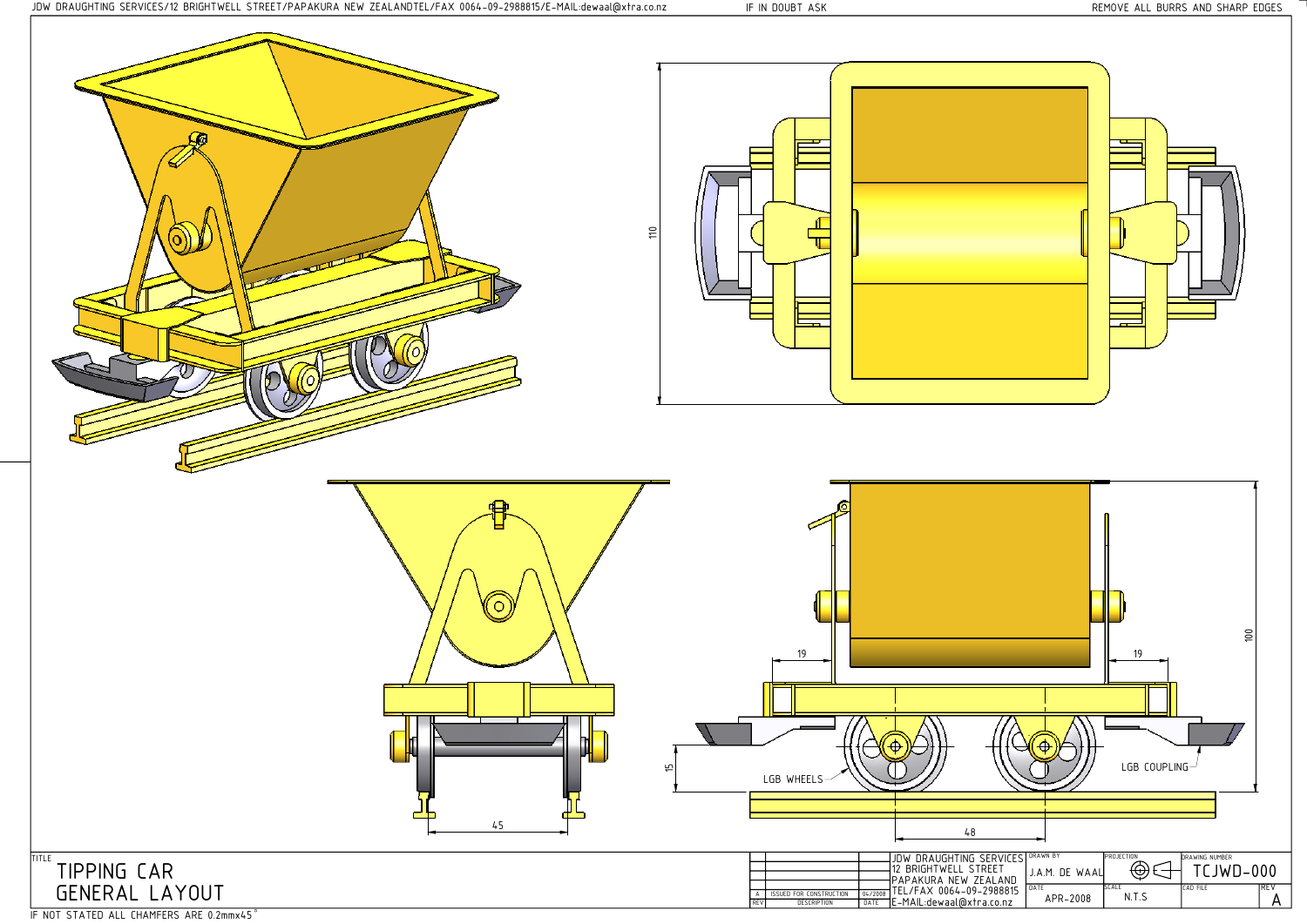8

1

6े

R2

 $\overline{10}$ 

2

R2

 $\sim$ 

45

50

5

 $(05A)$ 

TITLE





IF NOT STATED ALL CHAMFERS ARE 0.2mmx45°

 $\widehat{O(1)}$ 

 $^{\circ}$ 

 $\approx$ 

ഗ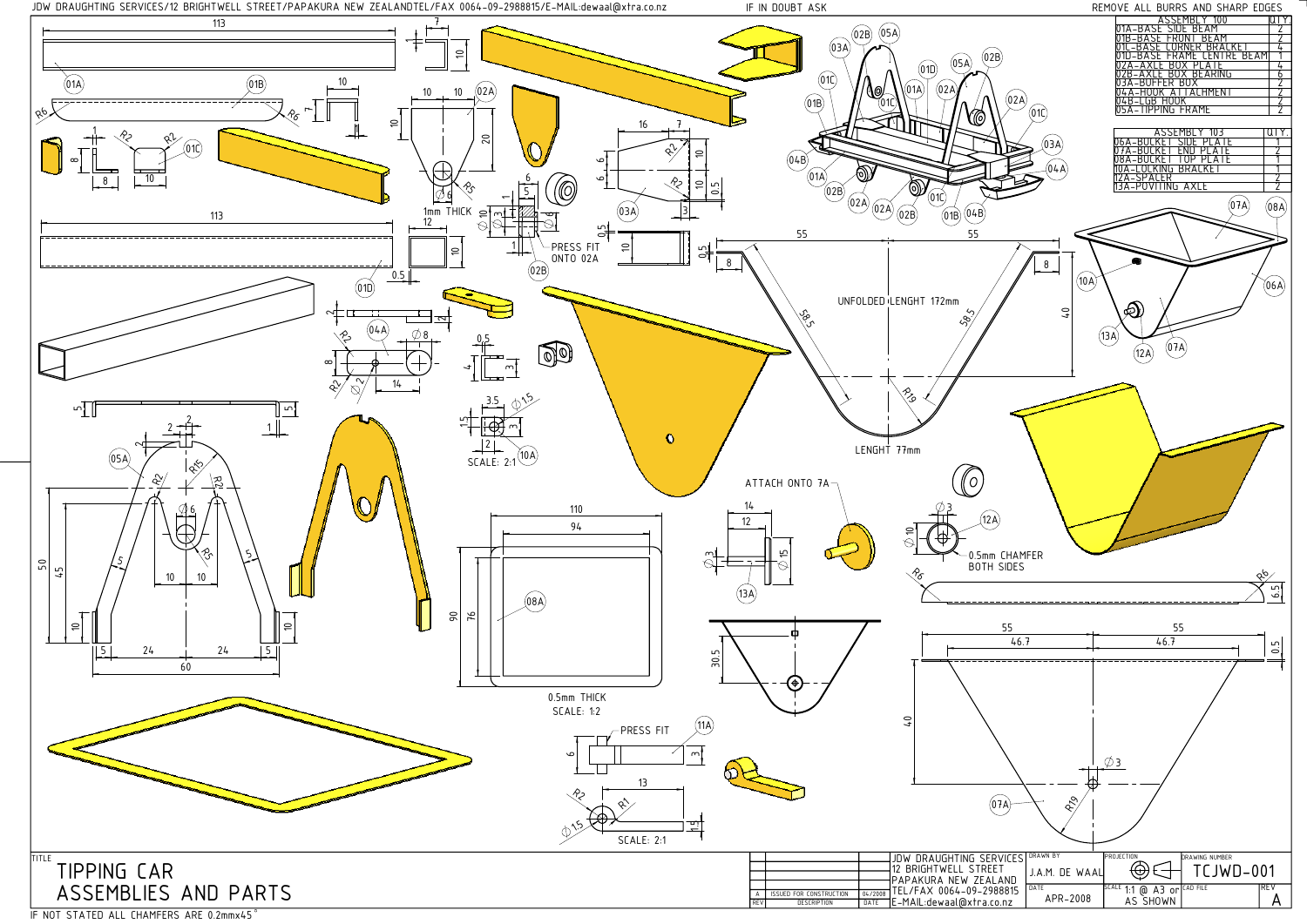